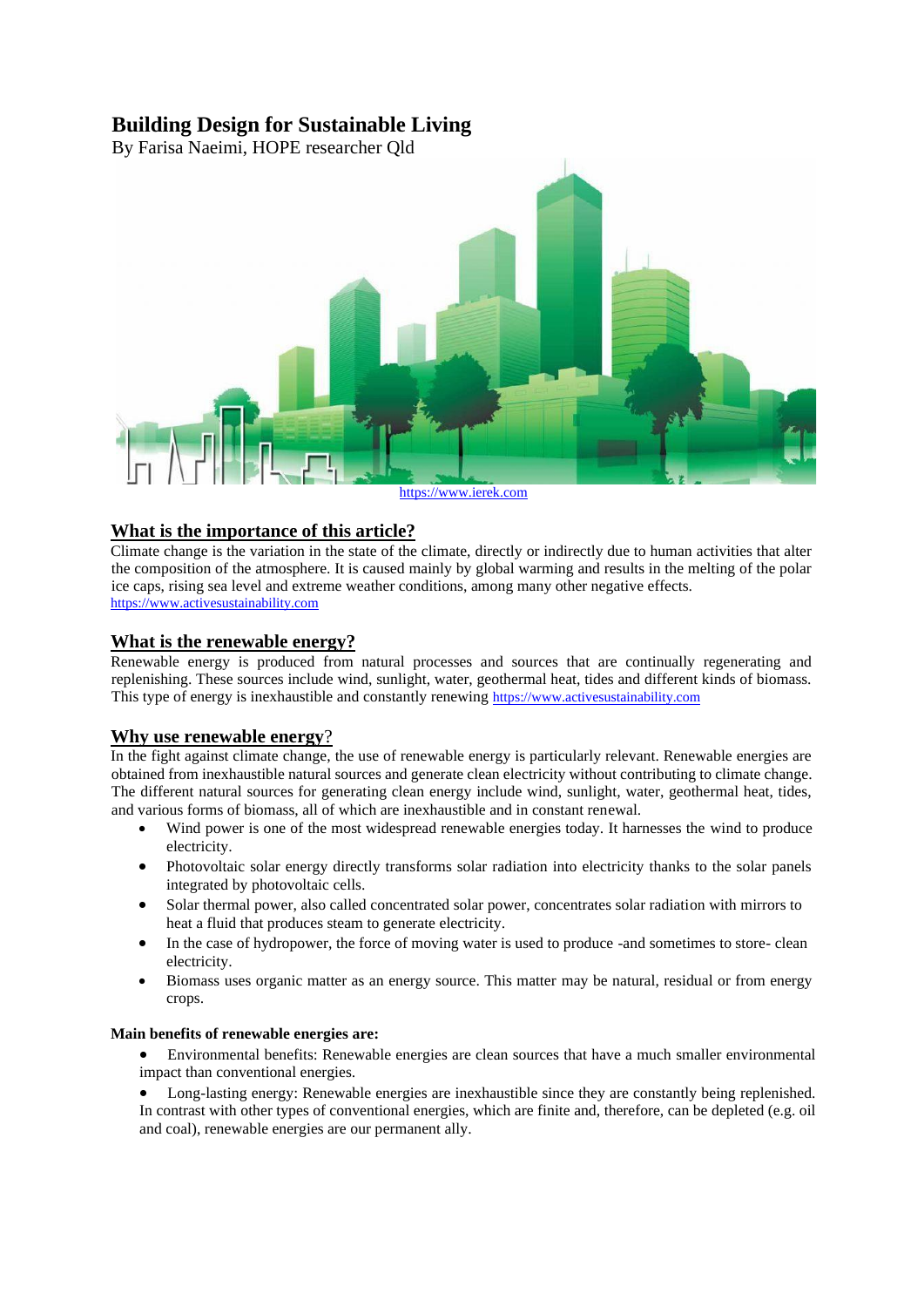• They create jobs and improve the economy: Most investments in renewable energies are spent on materials and the workforce to build and maintain facilities at a local level. This creates local jobs and grows the country's economy.

• Energy security: Renewable energies reduce a country's energy dependence, enhancing its selfsufficiency and sustaining major investments that would otherwise be used to pay for imports of nonrenewable energy from other countries <https://www.activesustainability.com/climate-change/>

## **What is sustainability?**

Sustainable development is able to satisfy today's needs without endangering the capacity of future generations. It comprises three basic elements that must complement one another: environmental, economic and social sustainability.<https://www.activesustainability.com/climate-change/>

## **Sustainable life**

The way we adapt to the standards of a globalized world, the challenges we face in the immediate future, and new trends in services, products and technologies, all form an important part of sustainable development. <https://www.activesustainability.com/climate-change/>

## **What is the relationship between environment and architecture?**

The environment includes all living and inert beings on the planet or a specific region. It also includes all the interactions between them and the factors that influence their survival and development, and the evolution of species. These factors can be natural - such as sunlight, temperature, water or nutrients in the earth - or caused by humans You can't build or design a good building without understanding their relationship with the natural systems and the surrounding environment. Architects need to make buildings that are friendly to the environment and mor[e](https://www.ierek.com/events/green-urbanism-3rd-edition/) [green](https://www.ierek.com/events/green-urbanism-3rd-edition/) [wh](https://www.ierek.com/events/green-urbanism-3rd-edition/)ich can be adaptable to the surroundings, in other words, they need to create buildings that ar[e](https://www.ierek.com/events/green-urbanism-3rd-edition/) [energy efficient,](https://www.ierek.com/events/green-urbanism-3rd-edition/) like green buildings o[r](https://www.ierek.com/events/green-urbanism-3rd-edition/) [sustainable buildings](https://www.ierek.com/events/green-urbanism-3rd-edition/) which are designed to reduce the overall impact of the built environment on human health and nature.

So, they need to take into consideration:

- Efficiently using [energy,](https://www.ierek.com/events/alternative-renewable-energy-quest/) water, and other resources
- Protecting residents' health and improving people's productivity
- Reducing waste, pollution, and environmental degradation

[Green buildings](https://www.ierek.com/events/green-urbanism-3rd-edition/) [\(green architecture\)](https://www.ierek.com/events/green-urbanism-3rd-edition/) are a trend these days for their positive effect on the environment because they take landscaping into account[.](https://www.ierek.com/events/green-urbanism-3rd-edition/) [Green buildings](https://www.ierek.com/events/green-urbanism-3rd-edition/) are also managed in the construction process to make sure that any waterways remain unpolluted with construction by-products.

[Green buildings](https://www.ierek.com/events/green-urbanism-3rd-edition/) also have benefits that you'll find are luxury, like better indoor air quality. Many studies have found that they also lend themselves to a better work environment. These benefits which include the use of natural daylight, big windows, and good indoor air circulation, dramatically increase productivity and as residential buildings, they have substantial effects on their residents, as well.

Finally, the relationship betwee[n](https://www.ierek.com/events/green-urbanism-3rd-edition/) [architecture and environment](https://www.ierek.com/events/green-urbanism-3rd-edition/) is very strong and can't be denied, as we look to have a sustainable and healthy environment we have to take good care of the buildings that are built in it and also to have sustainable buildings we have to take into consideration the environment surrounds it and its impacts. https://www.ierek.com

## **What is sustainable housing?**

Sustainable housing considers the design, construction and operation of your house over its lifetime, in three contexts:

- environmental sustainability, which considers things like water, energy, emissions, waste, vegetation, pollutants and contamination
- economic sustainability, which considers things like cost and materials for construction, utilities, property charges, maintenance, upgrades and major replacements, and resale value
- social sustainability, which considers things like aesthetics, safety, security, accessibility, functionality, future modifications and liveability for future generations.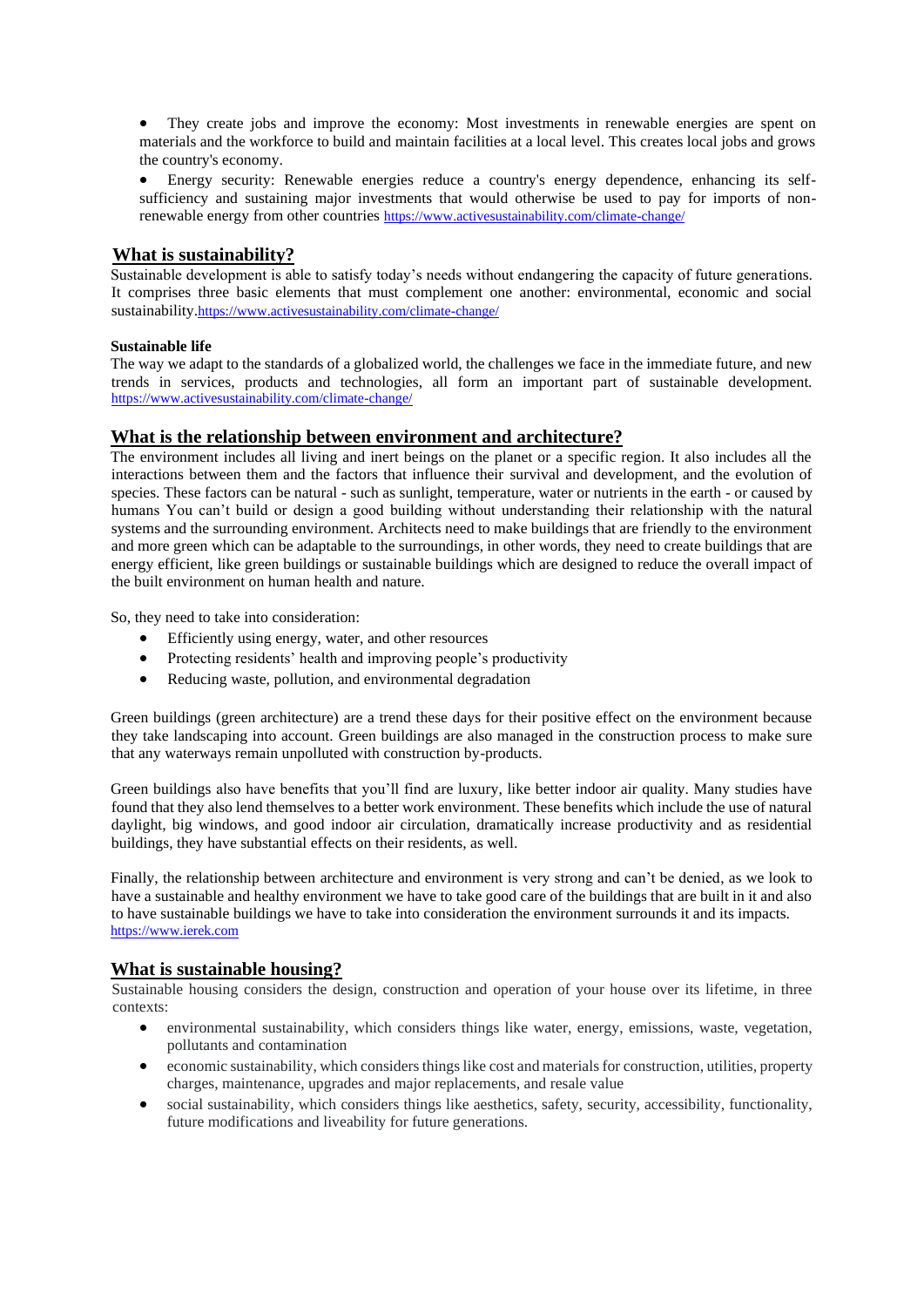## **How to make your house sustainable?**

#### **Consider the climate**

When planning your home, think about the climate conditions in the area where you're building. Climate responsive design for new homes can cater for present and future predicted weather patterns like temperature, heat waves and rainfall variability. It can also minimise the impact from the urban heat island effect, where there is a high number of hardened surfaces and little vegetation in the neighbouring area.

#### **Maximise sustainability opportunities**

Many features within a house can provide the opportunity to address more than one form of sustainability. For example, a well-designed bathroom with a stepless shower, non-slip finishes, handrails and water efficient fixtures can provide.

- environmental benefits (e.g. using less of a valuable resource and creating less wastewater)
- economic benefits (e.g. reduced hot and cold water running costs)
- social benefits (e.g. safe accessibility for people of different ages and abilities).

#### **Making changes to your existing home**

Climate-responsive design can also be applied when retrofitting existing homes. For example, you can minimise the need to use air conditioning in summer by using passive features such as:

- using lighter colours on your home's external surfaces
- adding shade via wide eaves and window awnings
- promoting ventilation through the house adding insulation in the roof.

Taking steps like this can also minimise energy costs and improve your comfort level <https://www.qld.gov.au/housing/building-home/sustainable-housing>

## **What is passive energy?**

'Passive design' is design that takes advantage of the climate to maintain a comfortable temperature range in the home. Passive design reduces or eliminates the need for auxiliary heating or cooling, which accounts for about 40% (or much more in some climates) of energy use in the average Australian home.

The importance of passive design cannot be overstated. Paying attention to the principles of good passive design suitable for your climate effectively 'locks in' thermal comfort, low heating and cooling bills, and reduced greenhouse gas emissions for the life span of your home.

Passive design utilises natural sources of heating and cooling, such as the sun and cooling breezes. It is achieved by appropriately orientating your building on its site and carefully designing the building envelope (roof, walls, windows and floors of a home). Well-designed building envelopes minimise unwanted heat gain and loss.

The most economical time to achieve good passive design in a home is when initially designing and building it. However, substantial renovations to an existing home can also offer a cost effective opportunity to upgrade thermal comfort, even small upgrades can deliver significant improvements. If you're buying a new home or apartment, assess its prospects for thermal comfort and/or ability to be cost effectively upgraded to reflect good passive design principles in its climate.

For best results, 'passive' homes need 'active' users — people with a basic understanding of how the home works with the daily and seasonal climate, such as when to open or close windows, and how to operate adjustable shading.

A number of different and interrelated strategies contribute to good passive design. Passive design strategies vary with climate. The best mix of passive design strategies also varies depending on the particular attributes of your site. Choose a designer who is experienced in passive design for your climate and consider engaging a thermal performance expert to model different design options using thermal performance software.

Good passive design is critical to achieving a lifetime of thermal comfort, low energy bills and low greenhouse gas emissions.

#### **How to Design for Climate?**

Good passive design ensures that the occupants remain thermally comfortable with minimal auxiliary heating or cooling in the climate where they are built. Each of the eight main climate zones in Australia has its own climatic characteristics that determine the most appropriate design objectives and design responses. Identifying your own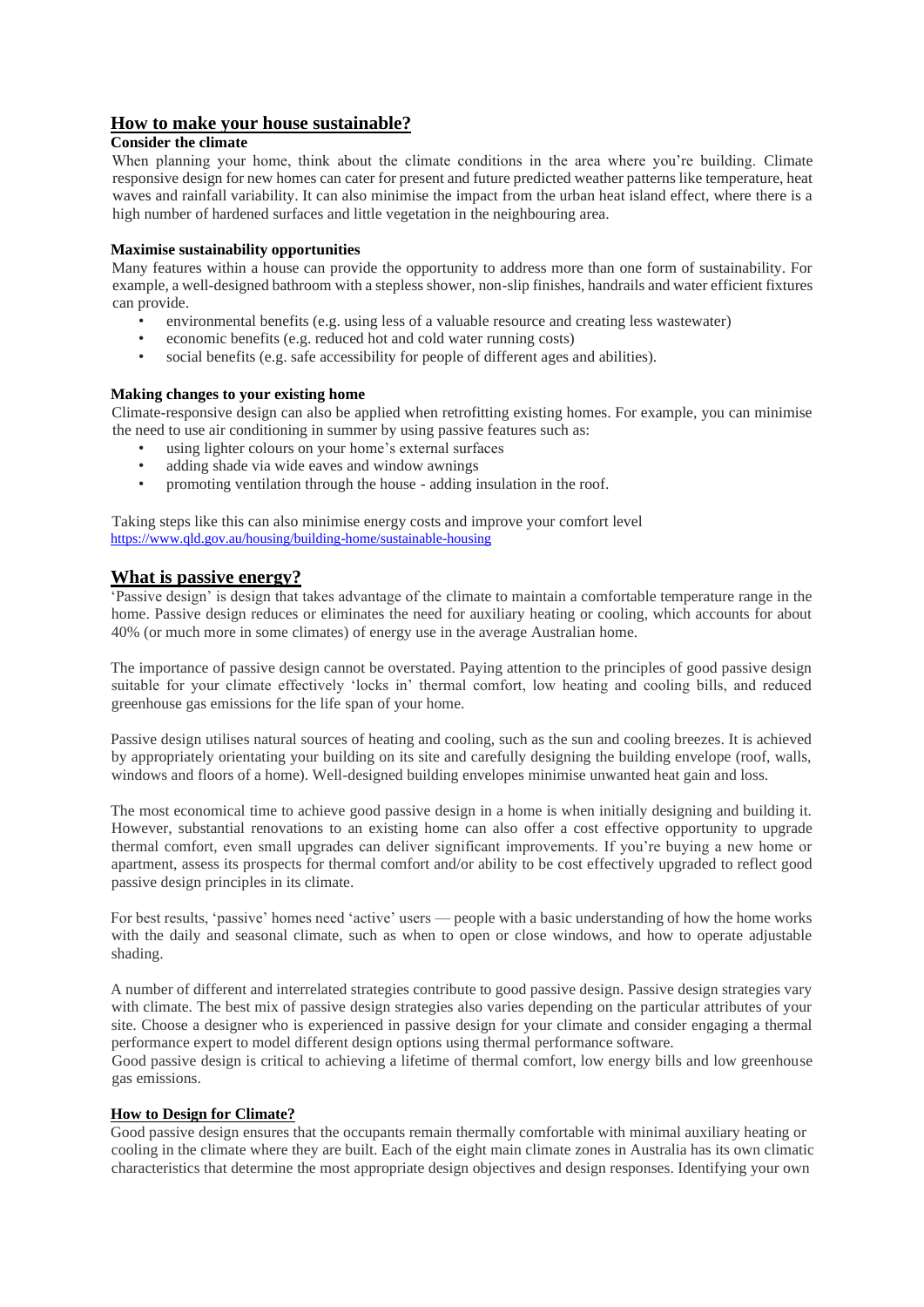climate zone and gaining an understanding of the principles of thermal comfort helps you make informed design choices for your home. The Nationwide House Energy Rating Scheme (NatHERS), with its star classifications, is an additional and useful resource.

#### **Orientation**

Orientation refers to the way you place your home on its site to take advantage of climatic features such as sun and cooling breezes. For example, in all but tropical climates living areas would ideally face north, or as close to north as possible, allowing maximum exposure to the sun, and easy shading of walls and windows in summer. Good orientation reduces the need for auxiliary heating and cooling and improves solar access to panels for solar photovoltaics and hot water. Your home is thus more comfortable to live in and cheaper to run. It takes account of summer and winter variations in the sun's path as well as the direction and type of winds.

#### **Shading**

Shading of your house and outdoor spaces reduces the impact of summer temperatures, improves comfort and saves energy. Direct sun can generate the same heat as a single bar radiator over each square metre of a surface. Effective shading — which can include eaves, window awnings, shutters, pergolas and plantings — can block up to 90% of this heat. Shading of glass to reduce unwanted heat gain is critical, as unprotected glass is often the greatest source of heat gain in a house. However, poorly designed fixed shading can block winter sun. By calculating sun angles for your location, and considering climate and house orientation, you can use shading to maximise thermal comfort.

#### **Passive solar heating**

Passive solar heating is the least expensive way to heat your home. Put simply, design for passive solar heating keeps out summer sun and lets in winter sun while ensuring that the building envelope keeps that heat inside in winter and allows any built up heat to escape in summer. Orientation, thermal mass, sealing and other elements all contribute to the design of a house that benefits from passive solar heating.

#### **Passive cooling**

Passive cooling is the least expensive way to cool your home. To be effective, passive cooling techniques need to cool both the house and the people in it — with elements such as air movement, evaporative cooling and thermal mass. Passive cooling design techniques can be applied to new homes as well as renovations, across a range of different climate zones. All Australian regions except those above the tropic of Capricorn require some form of passive heating in winter.

#### **Sealing your home**

Air leakage accounts for 15–25% of winter heat loss in buildings and can contribute to significant loss of 'coolth (opposite of warmth)' in climates where air conditioners are used. Sealing your home against air leaks is one of the simplest upgrades you can undertake to increase your comfort while reducing energy bills and greenhouse gas emissions. The more extreme your climate, the more beneficial sealing is, with the exception of naturally ventilated homes in the tropics. As sealing your home and increasing insulation levels can also create condensation and indoor air quality problems, this article explains how condensation works, which climates present the greatest condensation risk and how you can limit its impact.

#### **Insulation**

Insulation acts as a barrier to heat flow and is essential for keeping your home warm in winter and cool in summer. It can also help with weatherproofing and soundproofing. A well-insulated and well-designed home provides yearround comfort, cutting cooling and heating bills by up to half and reducing greenhouse gas emissions. Climatic conditions determine the appropriate level of insulation as well as the most appropriate type to choose — bulk, reflective or composite. The most economical time to install insulation is during construction.

#### **Thermal mass**

Thermal mass is the ability of a material to absorb and store heat energy. A lot of heat energy is needed to change the temperature of high density materials such as concrete, bricks and tiles: these materials have high heat storage capacity and are therefore said to have high thermal mass. Lightweight materials such as timber have low thermal mass

Use of materials with high thermal mass throughout your home can save significantly on heating and cooling bills, but thermal mass must be used appropriately. Poor use can exacerbate the worst extremes of the climate, radiating heat on a hot summer night or absorbing all the heat you produce on a winter night. Good use of thermal mass moderates' indoor temperatures by averaging day−night temperature extremes. To be effective, thermal mass must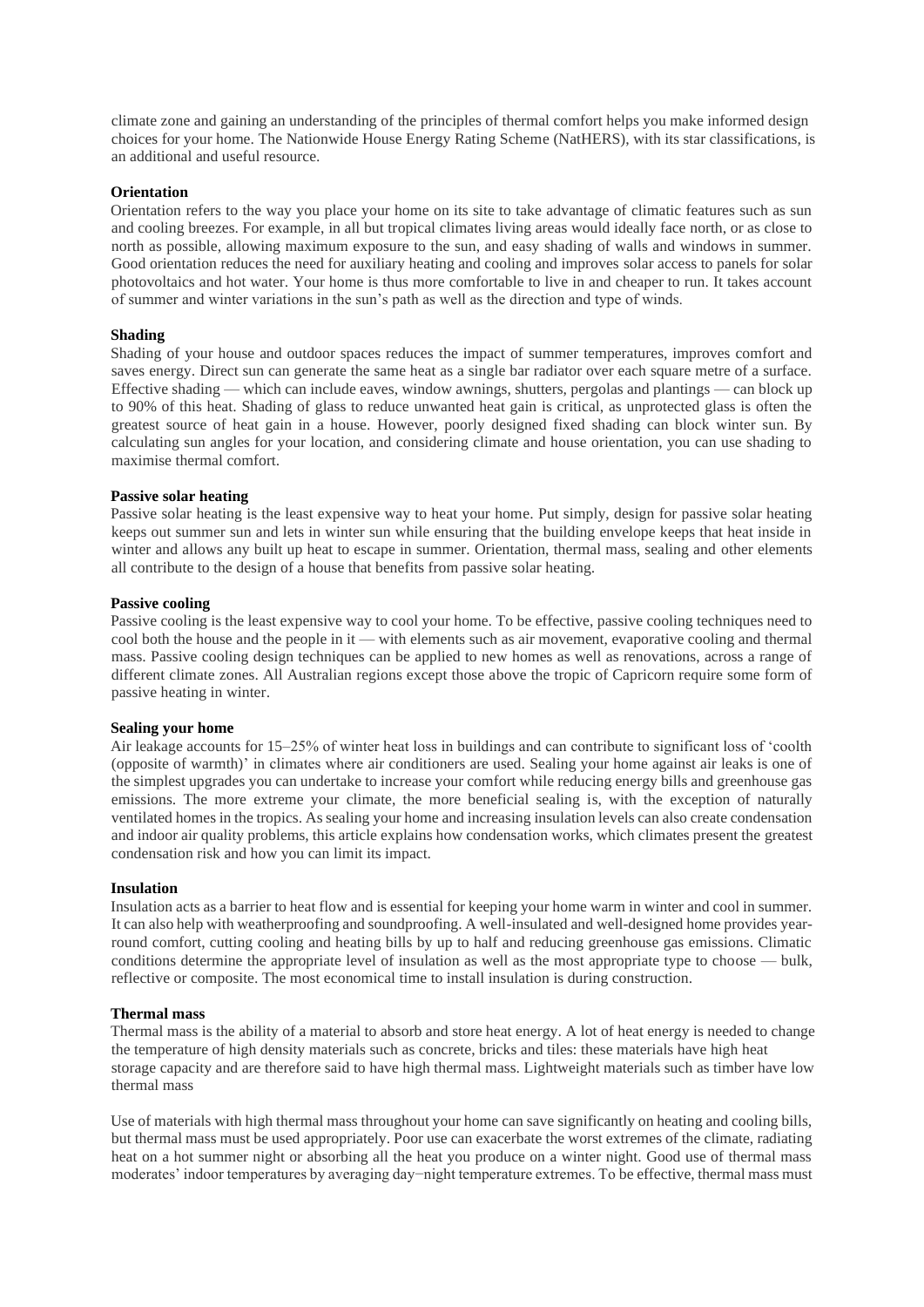be integrated with good passive design techniques appropriate for the climate. Although this is most easily done during construction or renovation, in many circumstances thermal mass can also be retrofitted.

#### **Glazing**

Glazed windows and doors bring in light and fresh air and offer views that connect interior living spaces with the outdoors. However, they can be a major source of unwanted heat gain in summer and heat loss in winter. Up to 40% of a home's heating energy can be lost and up to 87% of its heat gained through glazing. These thermal performance problems can be largely overcome by selecting the right glazing systems for your orientation and climate, and considering the size and location of window openings in your design. Refer to the Window Energy Rating Scheme (WERS), which rates the energy and energy-related performance of different window products.

#### **Skylights**

Skylights can make a major contribution to energy efficiency and comfort. They are an excellent source of natural light, perhaps admitting more than three times as much light as a vertical window of the same size, and can improve natural ventilation. However, they can be a major source of unwanted heat gain in summer and heat loss in winter. Factors to be considered when selecting from the many skylight options available include sizing and spacing (to control glare and heat gain), energy efficiency and appropriateness for climate**.** [\(https://www.yourhome.gov.au/passive-design\)](https://www.yourhome.gov.au/passive-design)

| Passive designing            | Guidelines                                                                                                                                                                                                                                                                                                                                                                                                                                                  |                                                                                                        |
|------------------------------|-------------------------------------------------------------------------------------------------------------------------------------------------------------------------------------------------------------------------------------------------------------------------------------------------------------------------------------------------------------------------------------------------------------------------------------------------------------|--------------------------------------------------------------------------------------------------------|
| <b>Orientation</b>           | Choosing the best orientation temperature<br>ranges, both seasonal and diurnal (day-<br>night) humidity ranges<br>direction of cooling breezes, hot winds, cold<br>winds, wet winds<br>seasonal characteristics, including extremes<br>impact of local geographic features on<br>climatic conditions (see Choosing a site)<br>impact of adjacent buildings and existing<br>landscape.                                                                       |                                                                                                        |
| <b>Shading</b>               | General guidelines for all climate<br>Calculating sun angles<br>Fixed shading<br>Louvres<br>Fixed shading for east and west<br>Adjustable shading<br>Using plants for shading                                                                                                                                                                                                                                                                               | Winter<br>Summer                                                                                       |
| <b>Passive solar heating</b> | Passive solar heating requires careful<br>application of the following passive<br>design principles<br>northerly orientation of daytime living areas<br>passive shading of glass and selection of<br>appropriate glazing<br>appropriate areas of glass on northern<br>facades<br>thermal mass for storing heat insulation<br>and draught sealing<br>floor plan design to address heating needs<br>including zoning<br>climate appropriate glazing solutions | gams between<br>$\circ$<br>vented<br>downlights<br>sints between<br>all materials<br>nd skirting board |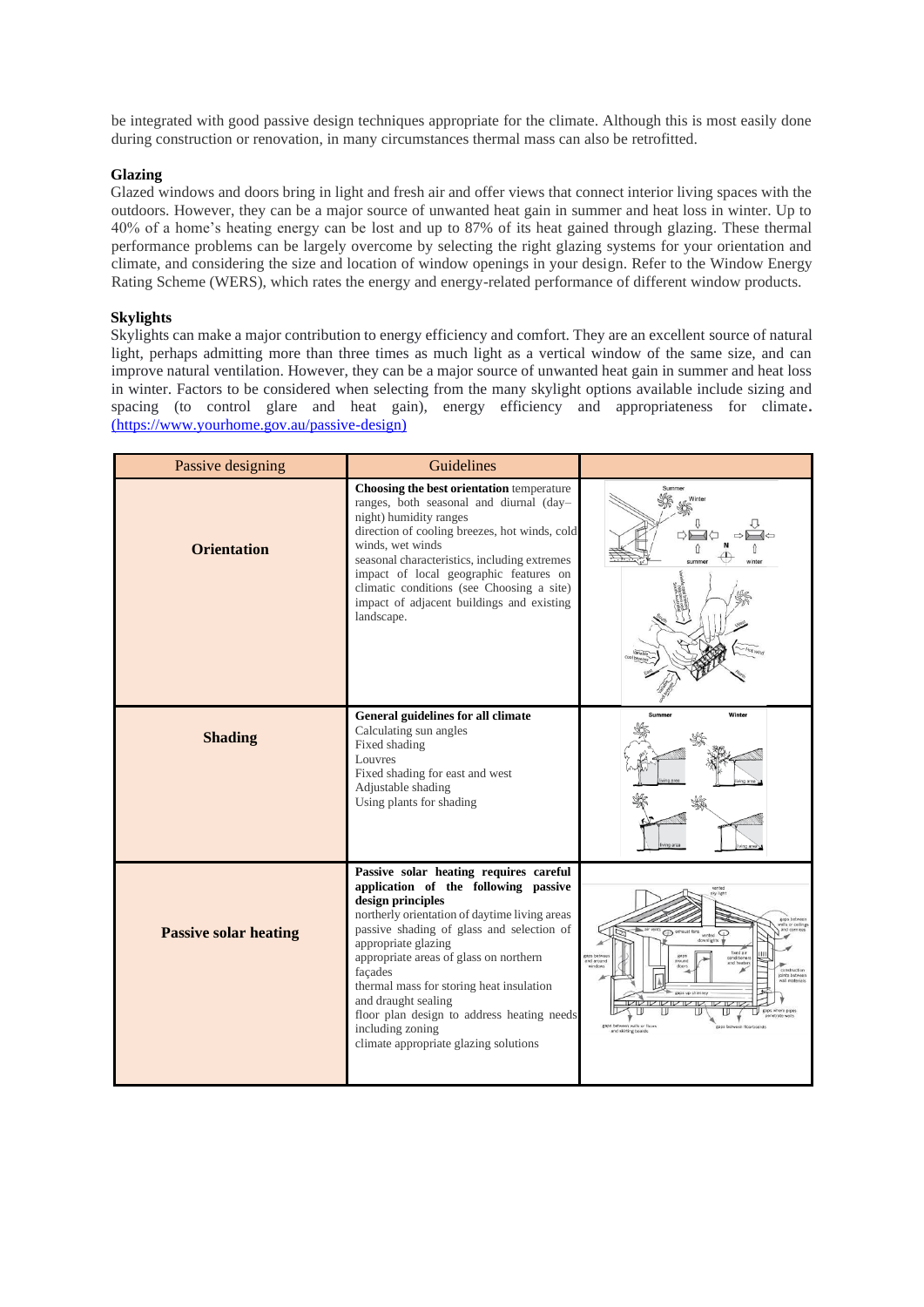| <b>Passive cooling</b>   | The efficiency of the building envelope<br>can be maximised in a number of ways to<br>minimise heat gain:<br>shading windows, walls and roofs from<br>direct solar radiation<br>using lighter coloured roofs to reflect heat<br>using insulation and buffer zones to<br>minimise conducted and radiated heat gains<br>making selective or limited use of thermal<br>mass to avoid storing daytime heat gains<br>Air movement, Cool night air<br>Convective air movement<br>Solar chimneys, Evaporative cooling, Earth<br>coupling        | Living<br>area<br>Kitchen                                                                                                                                                                                                                                                                                          |
|--------------------------|------------------------------------------------------------------------------------------------------------------------------------------------------------------------------------------------------------------------------------------------------------------------------------------------------------------------------------------------------------------------------------------------------------------------------------------------------------------------------------------------------------------------------------------|--------------------------------------------------------------------------------------------------------------------------------------------------------------------------------------------------------------------------------------------------------------------------------------------------------------------|
| <b>Sealing your home</b> | Air typically leaks through:<br>unsealed or poorly sealed doors and<br>windows<br>the poor design or omission of airlocks<br>unsealed vents, skylights and exhaust fans<br>gaps in or around ceiling insulation and<br>around ceiling penetrations (e.g.<br>downlights, pipes and cables)<br>gaps around wall penetrations (e.g. pipes,<br>conduits, power outlets, switches, air<br>conditioners and heaters)<br>gaps between envelope element junctions<br>(e.g. floor-wall or wall-ceiling) poorly<br>fitted or shrunken floorboards. | Combustible building element above fitting<br>Auxiliary<br>Fixed quard required where -<br>Combustible<br>insulation materials are not<br>equipment<br>building element<br>200mm<br>secured in position<br>50mm<br>materials are pr<br>200mm<br>50 <sub>mm</sub><br>Thermal<br>Recessed<br>insulation<br>luminaire |
| <b>Insulation</b>        | Adding insulation to existing buildings<br><b>Walls (Bulk insulation, Reflective</b><br>insulation)<br>Cavity brick walls<br>Brick veneer, reverse brick veneer and<br>timber framed walls<br>Ceilings and roofs<br>Floors<br>Air leakage                                                                                                                                                                                                                                                                                                | Multiple-celled<br>foil fitted over<br>roof batters<br>Tiled<br>Concertina-style foil<br>Concercito<br>in multiple layers<br>fitted between roof<br>Multiple-celled<br>foil fitted under rafters<br>Floor<br>Rigid polystyrene<br>foll-faced board<br>FC sheet                                                     |
| <b>Thermal mass</b>      | <b>Thermal mass properties</b><br>High density<br>Good thermal conductivity<br>Appropriate thermal lag<br>Where to locate thermal mass<br>Heating<br>Heating and cooling<br>Cooling                                                                                                                                                                                                                                                                                                                                                      | Ig<br>r\$<br>త్యేశ<br>⊰≾<br>Heat<br>Heat<br>released<br>そそう<br>stored<br>4<br>Heat<br>released<br>2 2 2                                                                                                                                                                                                            |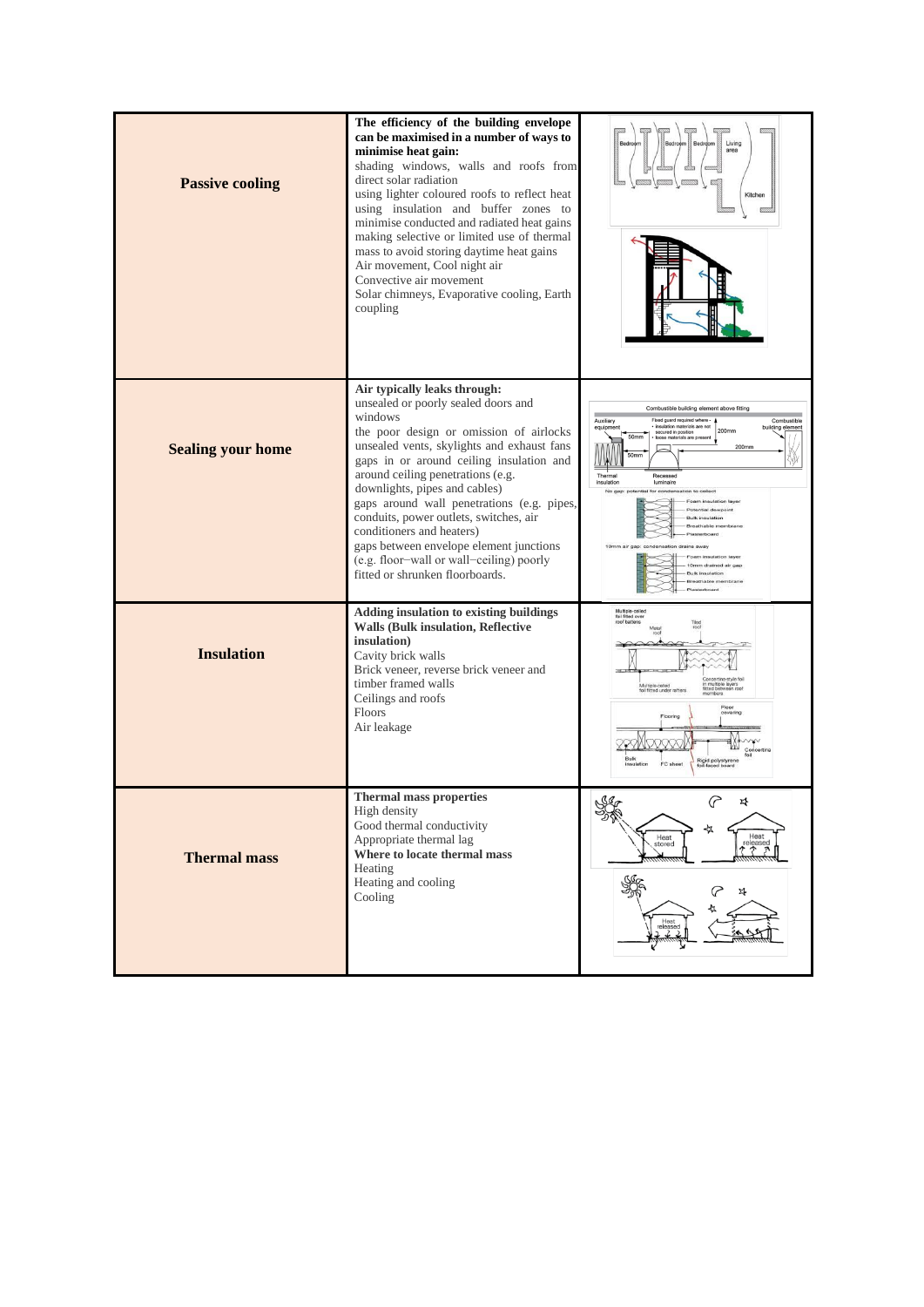| <b>Skylight types Roof</b><br>windows<br>roof lights<br>1.5 ceiling height<br>Tubular skylights<br>Effective delivery of daylight depends on<br>the following factors:<br><b>Skylights</b><br>sun's altitude and azimuth<br>ॼॼ | <b>Glazing</b> | The impact of glazing on the thermal<br>performance of a building is complex.<br>Consider:<br>climatic conditions in your location -<br>temperature, humidity, sunshine and wind<br>building design - the orientation, form and<br>layout of the building materials — the<br>amount of mass and insulation<br>the size and location of windows and<br>shading thermal properties of glazing<br>systems. | <b>Solar News - SOONING</b><br>(Solar heat will yary depending a<br>stion, orientation and sea<br>Solar Heat Gain<br>= Solar Heat x A x SHSC<br>500x2x08<br>Interior Temperature - 20<br>Exterior Terranesshare - 30<br>väuctive Heat (U-Value)<br><b>Conducted Heat</b><br>$-0.8878A$<br>$-6.810'x2$<br>Window U.Shine, A.D.<br>Window SHGC - 0.80<br>Vindow Area (A) - 2ml<br>AT = difference between interior & exterior temp<br>$+30' - 20'$ |
|--------------------------------------------------------------------------------------------------------------------------------------------------------------------------------------------------------------------------------|----------------|---------------------------------------------------------------------------------------------------------------------------------------------------------------------------------------------------------------------------------------------------------------------------------------------------------------------------------------------------------------------------------------------------------|--------------------------------------------------------------------------------------------------------------------------------------------------------------------------------------------------------------------------------------------------------------------------------------------------------------------------------------------------------------------------------------------------------------------------------------------------|
| weather season<br>Ceiling height<br>levels of air pollution and haze roof<br>aspect shading from trees.<br><b>Cross Section</b>                                                                                                |                | relative occurrence of overcast versus sunny<br>Gathered by Author from (https://www.yourhome.gov.au/passive-design)                                                                                                                                                                                                                                                                                    |                                                                                                                                                                                                                                                                                                                                                                                                                                                  |

# **The best case study for understanding sustainable architecture**

Council House 2 (CH2) was Australia's first building to be awarded a six-star green star design rating. Since its completion in 2006, CH2 has changed the landscape of its local area and inspired developers and designers across Australia and the world. CH2 is located at 240 Little Collins Street, Melbourne. The building has generated substantial interest, with many people keen to see for themselves how its features appear and work.

(https://www.melbourne.vic.gov.au/building-anddevelopment/sustainable-building/council-house-2/conservingenergy-water/pages/windows.aspx)



(https://www.melbourne.vic.gov.au/building-and-development/sustainable-building/council-house-2/conserving-energy-water/pages/windows.aspx)

**-The water conservation** design strategy for CH2 has established a water consumption total of less than 31 litres per day per person.

Water management measures implemented by CH2 fall into four categories:

- water efficiency
- water recycling by sewer mining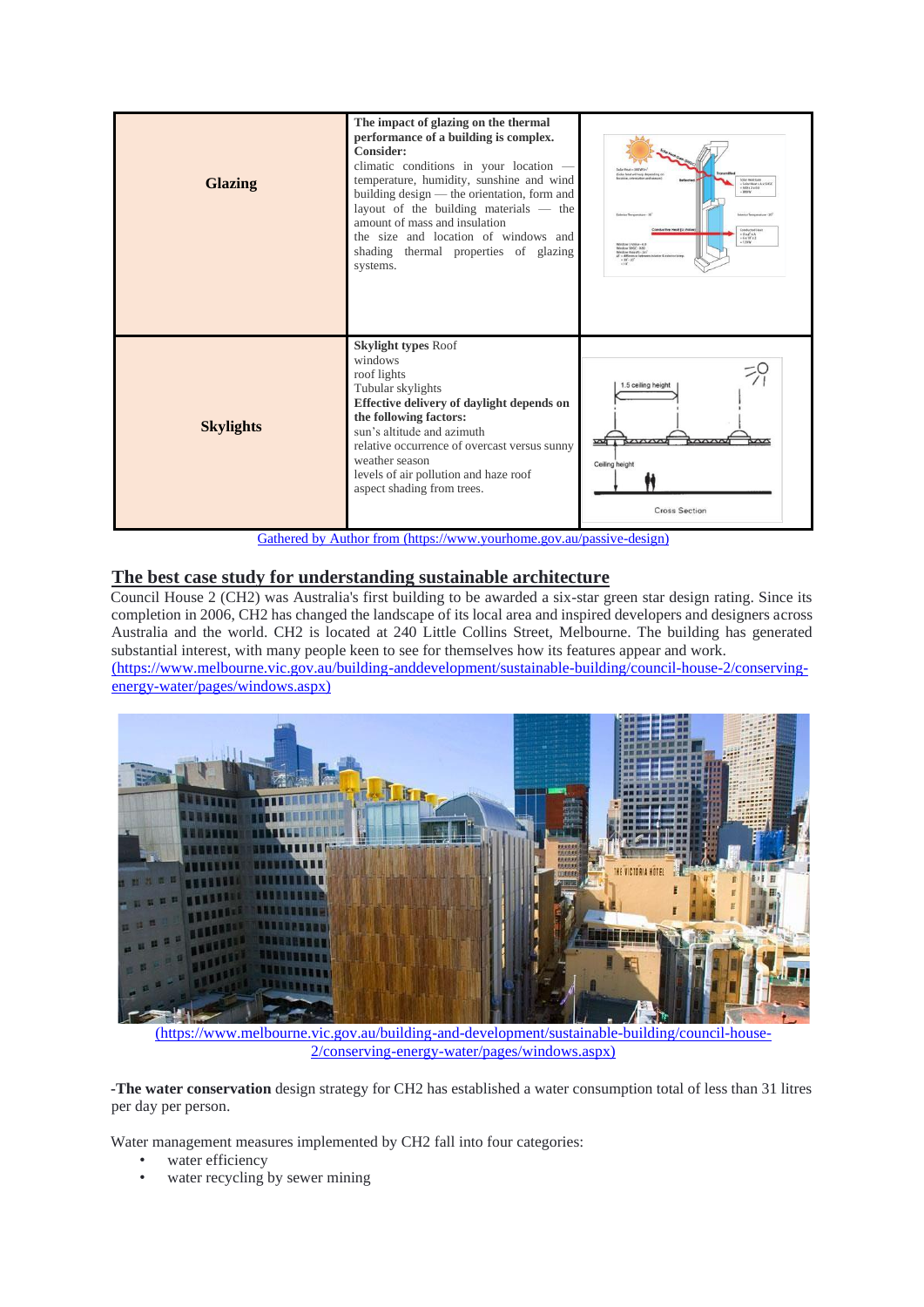- water reuse rainwater harvesting and fire sprinkler test water
- innovative water saving techniques.

CH2 has the following features:

- 'AAAA' fittings and fixtures throughout the building
- taps and showerheads of low water flow rate approximately 2.5 litres per minute and nine litres per minute
- water flow to all hand basin taps controlled by electronic sensors
- four litre / three litre dual flush toilets and two litre flush urinals.
- •

#### **-Energy generation**

CH2 generates its own energy using a micro-turbine and solar panels to provide electricity, hot water and cooling.

#### **-Heating system**

Additional heating is provided by hot water through an underfloor hydronic system located around the perimeter windows. Given that air supplied to CH2's office spaces is already heated to about 20°C, when heat is required, it is designed to be supplied at the points where heat loss is concentrated – the windows.

Hot water pipes are located in the underfloor space along the north and south walls, while beneath each window in the floor is a timber grille supplying radiant heat from the hydronic system. There are also small wall-mounted radiators along the south wall to assist with heat to areas restricted by full-height partitions.

The heat from the grilles, forms a warm air barrier around the perimeters, which rises into the space naturally using buoyancy, not fans.

#### **-Cooling system**

Even in Melbourne's winter, office buildings require cooling. Heat is generated from two main sources:

- heat load from people, lighting, computers and other equipment
- heat gain or loss at windows or through the fabric of the building.

Conventional air-conditioned buildings deal with this heat load by re-chilling recirculated air. In CH2 the air is refreshed twice an hour, removing around 40 per cent of the heat load from the building. The remaining 60 per cent of the heat load is stored during the day and removed at night.

The thermal mass of the exposed concrete ceilings absorbs the heat from the rising air during the day. The heat is later removed at night via a 'night purge'.

During the day, the chilled water circulating in the chilled ceiling panels absorbs heat and transports it to storage tanks in the basement. At night the heat is removed through evaporative cooling by cooling towers on the roof. On particularly hot days, the cooling towers may be used, but this is kept to a minimum for energy efficiency.